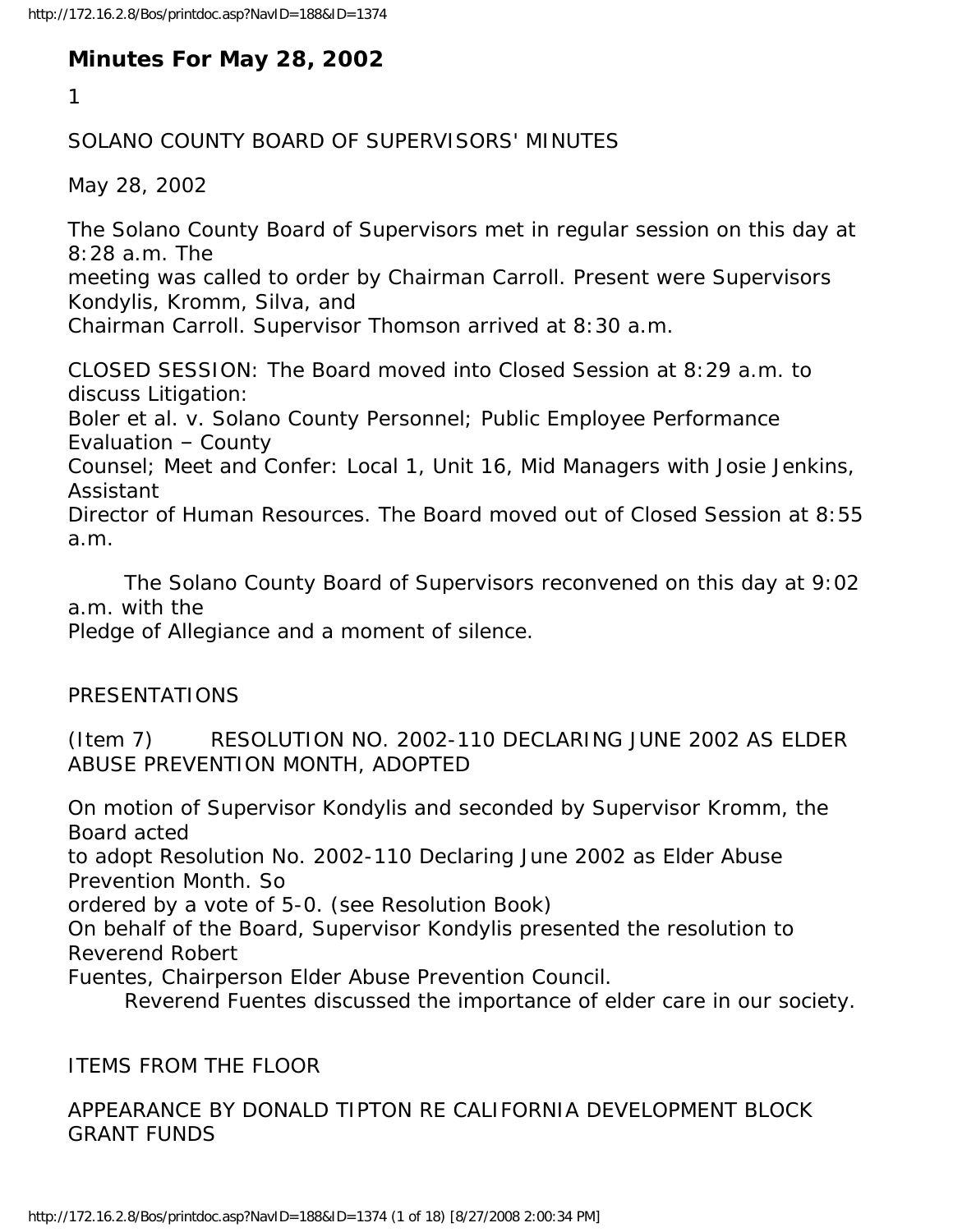Donald Tipton, Vallejo, brought a copy of the Vallejo Sanitation and Flood Control

District Master Drain Plan noting there are seventeen items in the report for repairs in the

Homeacres area, voiced concern that CDBG Grant funds were not fully expended resulting in

potential projects not being done.

APPEARANCES BY PAT STOKES AND DR. CHLOE BOETTCHER IN OPPOSITION TO THE SPREADING OF BIOSOLIDS

 Pat Stokes, Committee Against Biosolids - Rio Vista, read a prepared stated dated May

28, 2002, incorporated herein by reference, requesting the spreading of biosolids stop in the

County, and noted many other counties have banned such spreading. Ms. Stokes feels there are

many detrimental health effects for people and animals in the area, noted a number of animals in

the area that have died due to bacterial infections, and voiced concerns with the odor and the

contamination of the animals through grazing and feed. The people need to be protected.

 Dr. Chloe Boettcher, Committee Against Biosolids – Rio Vista, voiced concern with the

spreading of biosolids in the County. Dr. Boettcher noted wind spreads particulate, that the

spreading of biosolids has been banned in many areas and around the world, people are getting

sick in areas where biosolids are spread, noted some people in the Rio Vista area are developing

serious illnesses since the biosolids have been spread, and requested the Board review the

biosolids ordinance.

#### APPROVAL OF AGENDA

On motion of Supervisor Kondylis and seconded by Supervisor Silva, the Board acted to

approve the submitted Agenda, incorporated herein by reference, with the following modifications:

 (Item 16A) Approval of a contract in the amount not to exceed \$618,555 with Hubbert

Systems Consulting to provide initial assessment and gap analysis for Health Insurance Portability and Accountability Act (HIPAA) Standards for the County; authorize the Chairman to sign the resulting contract; approve an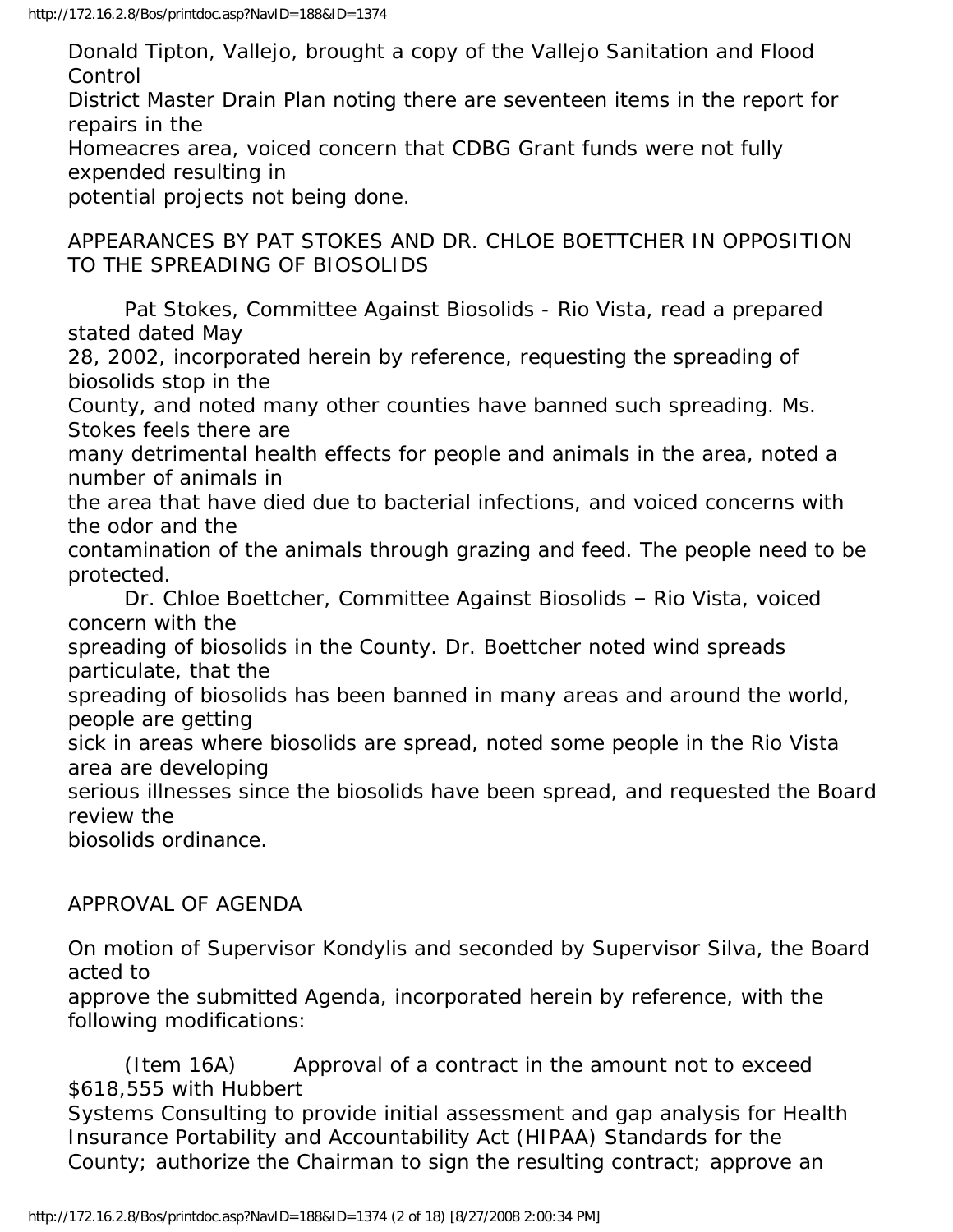appropriation transfer in the amount of \$247,621 from General Fund Contingency; approval of an appropriation transfer in the amount of \$377,617 to increase Health and Social Services budget appropriation, removed from the Consent Calendar.

 (Item 16B) Approval of a resolution to amend the allocation list to add one (1) Limited Term Program Specialist to the CalWIN Development and Implementation Project until June 30, 2004, removed from the Consent Calendar.

So ordered by a vote of 5-0.

CONSENT CALENDAR

On motion of Supervisor Kondylis and seconded by Supervisor Kromm, the Board acted to

approve the following Consent Calendar items by a vote of 5-0.

(Item 12) MINUTES OF THE BOARD OF SUPERVISORS MEETING OF MAY 7, 2002; IN-

HOME SUPPORTIVE SERVICES PUBLIC AUTHORITY MAY 7, 2002, as outlined in the Agenda Submittal from the Clerk of the Board dated May 28, 2002,

incorporated herein by reference, approved.

(Item 13A) RESOLUTION NO. 2002-111 PROVIDING FOR THE BORROWING OF FUNDS ON BEHALF OF THE VALLEJO CITY UNIFIED SCHOOL DISTRICT FOR FISCAL YEAR 2002-03 AND THE ISSUANCE AND SALE OF NOT TO EXCEED \$18,000,000 OF 2002-03 TAX AND REVENUE ANTICIPATION (TRANS) NOTES FOR SAID DISTRICT BY A NEGOTIATED SALE PURSUANT TO A NOTE PURCHASE CONTRACT, APPROVING THE FORM OF AND AUTHORIZING THE EXECUTION AND DELIVERY OF SAID NOTE PURCHASE CONTRACT, AND AUTHORIZING EXECUTION OF NECESSARY CERTIFICATES, adopted. (see Resolution Book)

(Item 13B) VACAVILLE UNIFIED SCHOOL DISTRICT AUTHORIZED TO **ISSUE** 

2002/2003 TAX AND ANTICIPATION NOTES (TRANS) AS PART OF THE CALIFORNIA SCHOOL BOARDS ASSOCIATION FINANCE CORPORATION, as outlined in the Agenda Submittal from the Treasurer-Tax Collector-County Clerk

dated May 28, 2002, incorporated herein by reference, approved.

(Item 13C) RESOLUTION NO. 2002-112 PROVIDING FOR THE BORROWING OF FUNDS IN THE NAME OF THE FAIRFIELD-SUISUN UNIFIED SCHOOL DISTRICT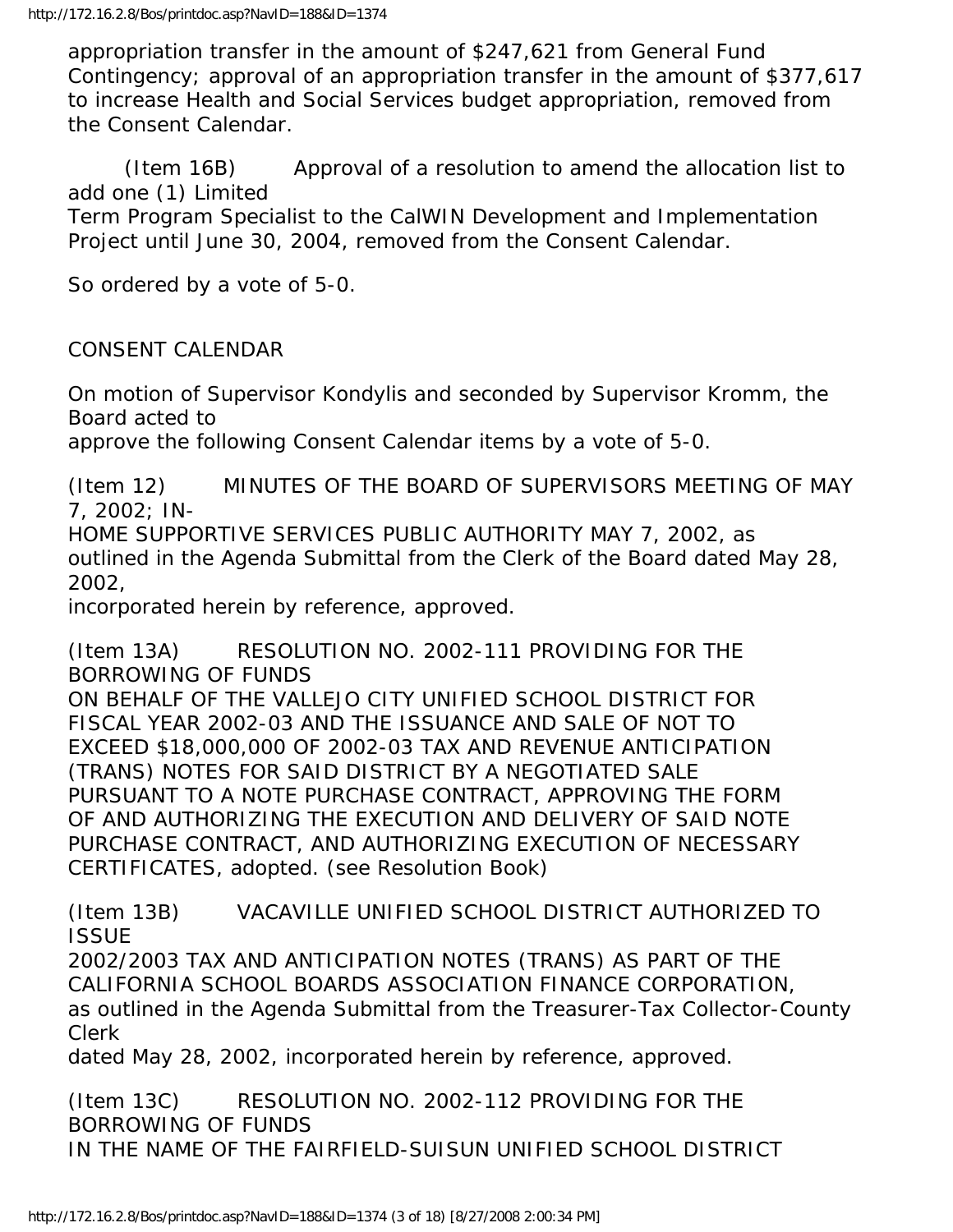FOR FISCAL YEAR 2002-2003 AND THE ISSUANCE AND SALE OF 2002 TAX AND REVENUE ANTICIPATION NOTES THEREFORE, adopted. (see Resolution Book)

(Item 14) LEASE AGREEMENT FOR INDUSTRIAL/COMMERCIAL SPACE FOR THE

SHERIFF'S OFFICE, as outlined in the Agenda Submittal from General Services dated May 28, 2002, incorporated herein by reference, approved and Chairman authorized to sign said contract on behalf of Solano County.

(Item 15) ORDINANCE NO. 1619 AUTHORIZING AN AMENDMENT TO THE CONTRACT BETWEEN THE SOLANO COUNTY BOARD OF SUPERVISORS AND THE BOARD OF ADMNISTRATION OF THE CALIFORNIA PUBLIC EMPLOYEES' RETIREMENT SYSTEM TO PROVIDE A SERVICE RETIREMENT BENEFIT OF 2% @ 50 FOR PROBATION OFFICERS, adopted. (see Ordinance Book)

(Item 16C) APPROPRIATION TRANSFER IN THE AMOUNT OF \$2,000,000 IN

UNANTICIPATED REVENUE FROM THE COUNTY MEDICAL SERVICES PROGRAM (CMSP) GOVERNING BOARD RE INDIGENT ADULT HEALTH PROGRAM, as outlined in the Agenda Submittal from Health and Social Services dated May 28, 2002, incorporated herein by reference, approved.

(Item 17) RESOLUTION NO. 2002-114 AUTHORIZING THE APPLICATION FOR

CONTINUATION FUNDING AND PLAN MODIFICATION UNDER THE JUVENILE JUSTICE CRIME PREVENTION ACT OF 2000, adopted. (see Resolution Book)

(Item 18) AUTHORIZATION TO ADVERTISE FOR BIDS RE REPLACEMENT OF

SHILOH ROAD BRIDGE AT NO NAME CREEK, as outlined in the Agenda Submittal from the Department of Transportation dated May 28, 2002, incorporated

herein by reference, approved and County Administrator authorized to award and

execute a contract with the lowest responsible bidder.

(Item 19) COOPERATIVE AGREEMENT WITH THE FAIRFIELD-SUISUN UNIFIED

SCHOOL DISTRICT AND CITY OF FAIRFIELD RE SERVICES AT CORDELIA LIBRARY, as outlined in the Agenda Submittal from the Library dated May 28, 2002, incorporated herein by reference, approved.

(Item 20) RETURN OF DONATIONS TO AGRICULTURAL COMMUNITY RE GLASSY-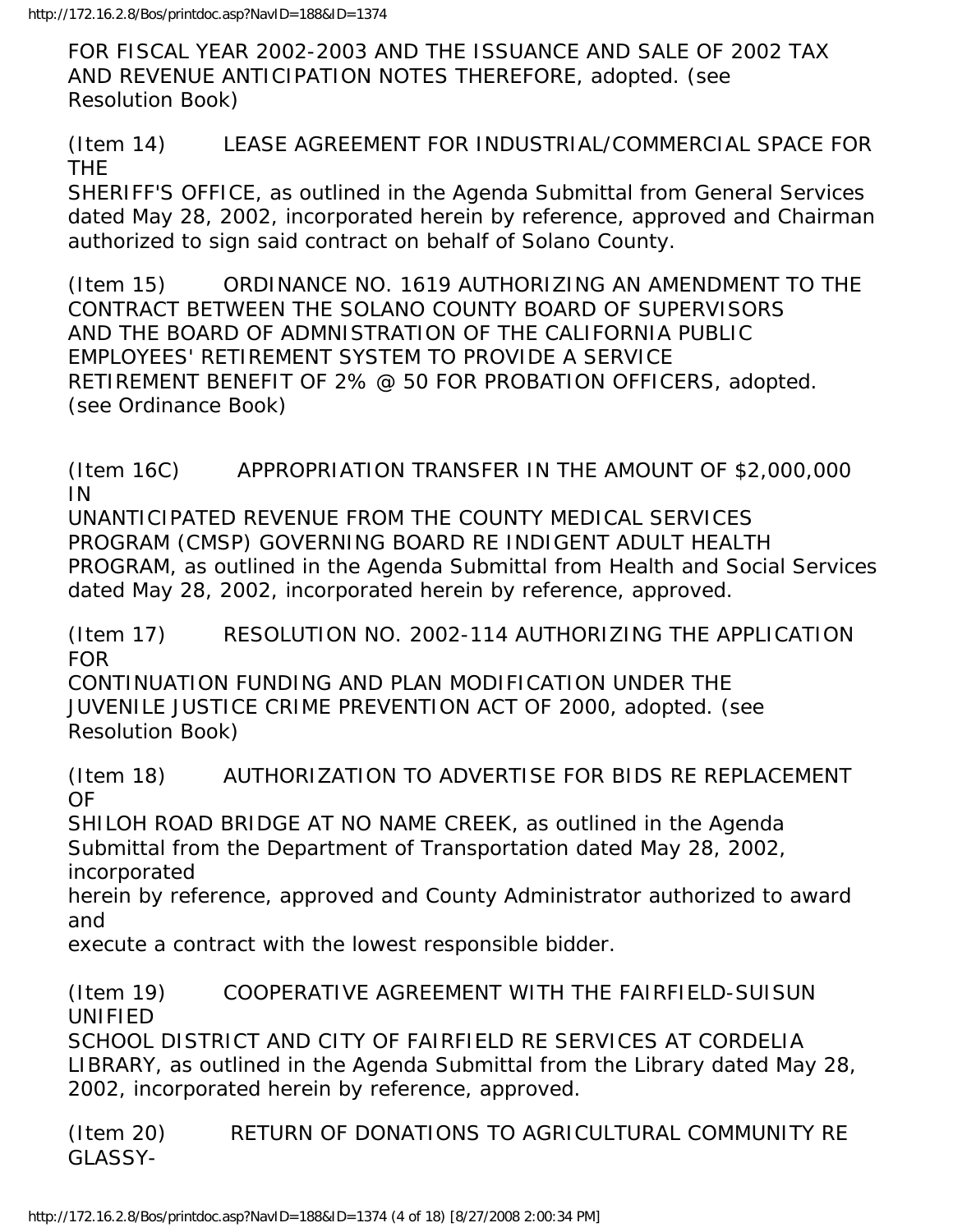WINGED SHARPSHOOTER ENHANCED PUBLIC AWARENESS PROGRAM, as outlined in the Agenda Submittal from the Agriculture Department dated May 28,

2002, incorporated herein by reference, approved.

SPECIAL DISTRICTS GOVERNED BY THE BOARD OF SUPERVISORS:

(Item 21) East Vallejo Fire Protection District:

 CONTRACT AMENDMENT WITH THE CITY OF VALLEJO RE FIRE PROTECTION SERVICES, as outlined in the Agenda Submittal from the County Administrator's Office dated May 28, 2002, incorporated herein by reference, approved and Chairman authorized to sign said contract on behalf of Solano County.

# ORDERS

(Item 16A) CONTRACT WITH HUBBERT SYSTEMS CONSULTING FOR PROFESSIONAL SERVICES RE HEALTH INSURANCE PORTABILITY AND ACCOUNTABILITY ACT (HIPAA) STANDARDS, APPROVED

The Board was provided with an Agenda Submittal from Health and Social **Services** 

dated May 28,2002, incorporated herein by reference, regarding the federal mandate to comply

with the reforms to the health care system with provisions that improve the portability and

continuity of health insurance, and to simplify the administration of health insurance.

Donald Tipton, Vallejo, voiced concern how this issue could involve so many departments, and with personal penalties for violations.

Responding to questions posed by Supervisor Silva regarding why the funds are going to

Health and Social Services when the department is excluded, Don Rowe, County Administrative

Office, noted that Health and Social Services is not listed in the analysis since much of the

analysis has already been done in Health and Social Services, and based on that analysis the need

to look at all the departments to ensure compliance with the Federal and State requirements.

Responding to questions posed by Supervisor Silva regarding why Tobacco funds were

not being used rather than General Fund money, Britt Ferguson, County Administrative Office

noted Tobacco funds could be used but funding for this analysis is not in the Tobacco MSA

Strategic Plan. Supervisor Silva noted this program is regarding maintaining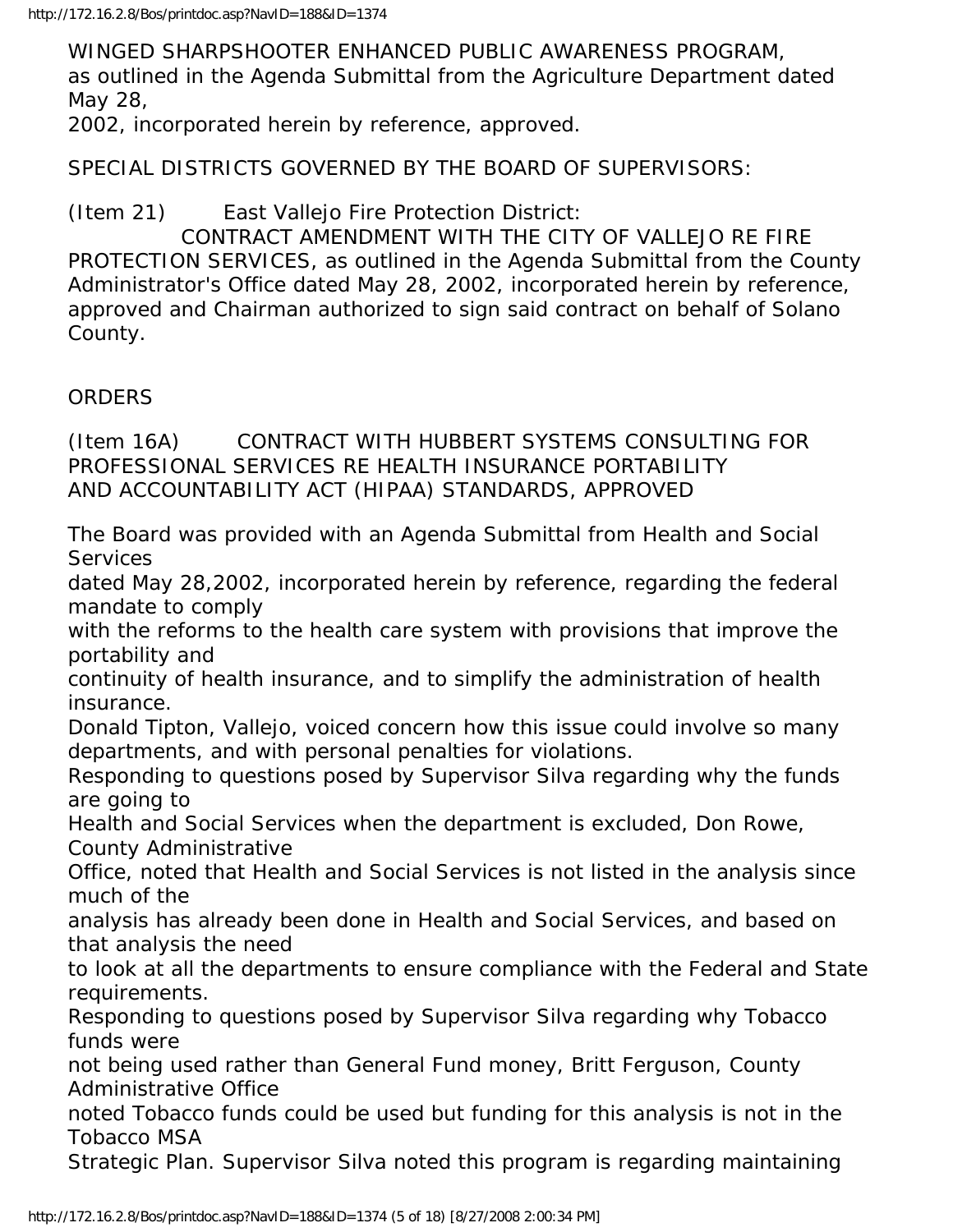medical records and

feels the MSA money should be used.

Responding to questions posed by Supervisor Kondylis regarding the length of time it has

taken since the legislation was passed in 1996 to come to the Board, and if this law will provide

better quality care. Mr. Rowe noted changes in the regulations that came forward under the

Clinton Administration, the final rules came out in 2001, discussed the difficulties in

implementing the regulations, and discussed budgetary confines that only allowed for partial

funding within the regular budget. The original overview analysis outlined the depth of the

problem for Health and Social Services. This legislation has more to do with the preservation of

the rights and privacy of individuals, Mr. Rowe discussed the actual availability of health

information, the misuse of that information, and the implementation will better protect patient

rights.

Responding to questions posed by Supervisor Kondylis if these regulations would be

applied to private industry, Director of Health and Social Services Patrick Duterte noted this will

apply to private industry and non-profits, and discussed the importance of the work that needs to

be done to protect the rights of individuals.

 On motion of Supervisor Kondylis and seconded by Supervisor Kromm, the Board acted

to approve the agreement with Hubbert Systems for professional services relating to HIPAA, to

approve an appropriation transfer in the amount of \$247,621 from General Fund Contingency,

and to the Health and Social Services General Fund, to approve an Appropriation Transfer in the

amount of \$377,617 to increase the Health and Social Services budget. So ordered by a vote of

4-1, Supervisor Silva voted no.

(Item 16B) RESOLUTION NO. 2002-113 AMENDING LIST OF NUMBERS AND CLASSIFICATIONS OF POSITIONS WITHIN SOLANO COUNTY

(LIMITED TERM PROGRAM SPECIALIST TO CALWIN), ADOPTED

The Board was provided with an Agenda Submittal from Health and Social **Services**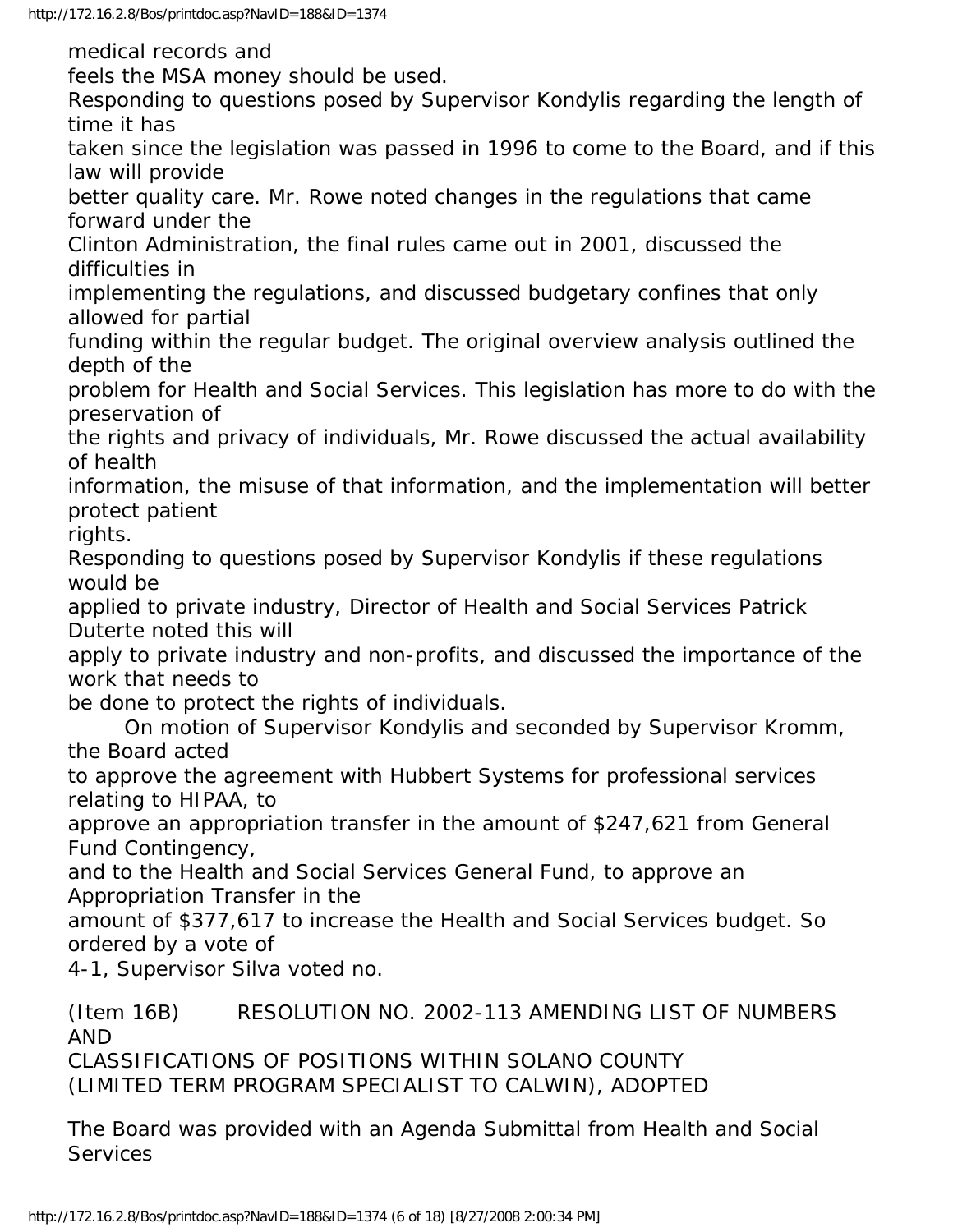dated May 28, 2002, incorporated herein by reference, regarding additional staffing to support the

CalWIN Development and Implementation Project.

Responding to questions posed by Supervisor Kondylis relative to approval of this item

when there are many looming questions about the State Budget, the need for this person, and

better quality of service, Director of Health and Social Services Patrick Duterte noted the

CalWIN Project is the largest computer project in the State, current systems will be converted,

penalties if the conversion is not completed, and discussed the need for dedicated staff to

complete this project. Mr. Duterte noted some positions are being held open, some staff

members have been reassigned, that the department will hold some vacant positions open until

the budget crisis is mitigated. The Program Specialist does have specific skills and is essential,

and this function should translate into better quality of service.

Responding to questions posed by Supervisor Silva regarding what happens to the

employees when the employment term is up, Mr. Duterte noted usually these people are moved

over to fill vacant positions, and discussed how these employees could fill other positions that are

vacant.

Vice-Chairman Kromm discussed the magnitude of this project.

 On motion of Supervisor Kondylis and seconded by Vice-Chairman Kromm, the Board

acted to adopt Resolution No. 2002-113 Amending List of Numbers and Classifications of

Positions Within Solano County (Limited Term Program Specialist to CalWIN). So ordered by a

vote of 5-0. (see Resolution Book)

(Item 23) SUPERVISOR KONDYLIS APPOINTED AS THE ABAG REPRESENTATIVE, SUPERVISOR SILVA APPOINTED AS ALTERNATE

SUPERVISOR SILVA APPOINTED AS REPRESENTATIVE TO THE BAY AREA AIR QUALITY MANAGEMENT DISTRICT AND THE YOLO-SOLANO AIR QUALITY BOARD

The Board was provided with an Agenda Submittal from the Clerk of the Board dated

May 28, 2002, incorporated herein by reference, regarding the annual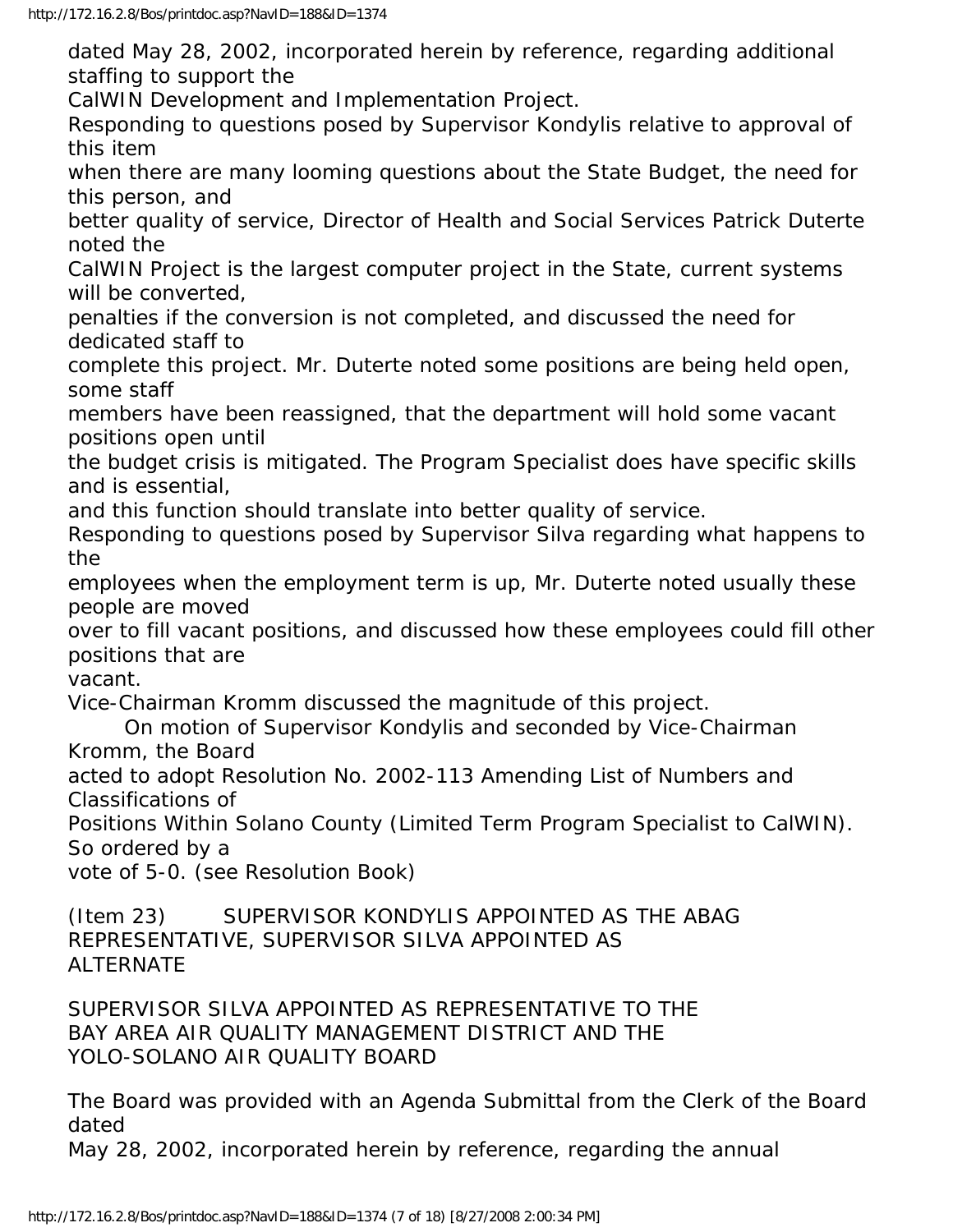http://172.16.2.8/Bos/printdoc.asp?NavID=188&ID=1374

appointment to the

Association of Bay Area Governments (ABAG), and the discussion of Board representation to

the Bay Area Air Quality Management District (BAAQMD) and the Yolo Solano Air Quality

Board.

Chairman Carroll thanked the Board for allowing him to serve the County on these

committees, recommended Supervisor Kondylis as the representative to ABAG, recommended

Supervisor Silva as the representative to the BAAQMD,

Supervisor Kromm voiced his willingness to serve on the BAAQMD noting the tie with

the Yolo-Solano Air Quality Board and the benefits to serving on both boards. Supervisor Silva noted his interest to serve on the BAAQMD and the Yolo-Solano Air

Quality Board, and noted the unique opportunity.

Supervisor Kondylis noted the need for South County representation on the air boards,

and supports Supervisor Silva for the positions.

On motion of Chairman Carroll and seconded by Supervisor Thomson, the Board acted to

appoint Supervisor Silva as the representative to the BAAQMD and the Yolo-Solano Air Quality

Board. So ordered by a vote of 4-1; Supervisor Kromm voted no.

 On motion of Supervisor Kromm and seconded by Supervisor Thomson, the Board acted

to appoint Supervisor Kondylis as the representative to ABAG with Supervisor Silva as the

alternate. So ordered by a vote of 5-0.

(Item 24) BOARD EXPRESSED WATCH POSITION FOR SCA 7 (BURTON) RE ACCESS TO PUBLIC RECORDS,

 BOARD EXPRESSED A POSITION OF SUPPORT FOR AB 2719 (MALDONADO) RE ENHANCEMENT OF AIRPORT SECURITY, SB 1989 (KNIGHT) RE NOTIFICATION OF WIND ENERGY SYSTEMS WITHIN RESTRICTED MILITARY SPACE, SB 1468 (KNIGHT) RE TO INCLUDE DEVELOPMENT IMPACTS ON MILITARY INSTALLATIONS IN GENERAL PLANS, SB 1618 (KUEHL) RE INCREASES IN MARRIAGE LICENSE FEES TO SUPPORT DOMESTIC VIOLENCE PREVENTION PROGRAMS, S. 1483 (EELLSTONE) RE AWARDING COMPETATIVE GRANTS TO COMBAT DOMESTIC VIOLENCE, AND AB 2554 (STRICKLAND) RE HORSE RACING LAWS

Paul Yoder, Legislative Analyst, Shaw & Yoder gave a brief review of the status of the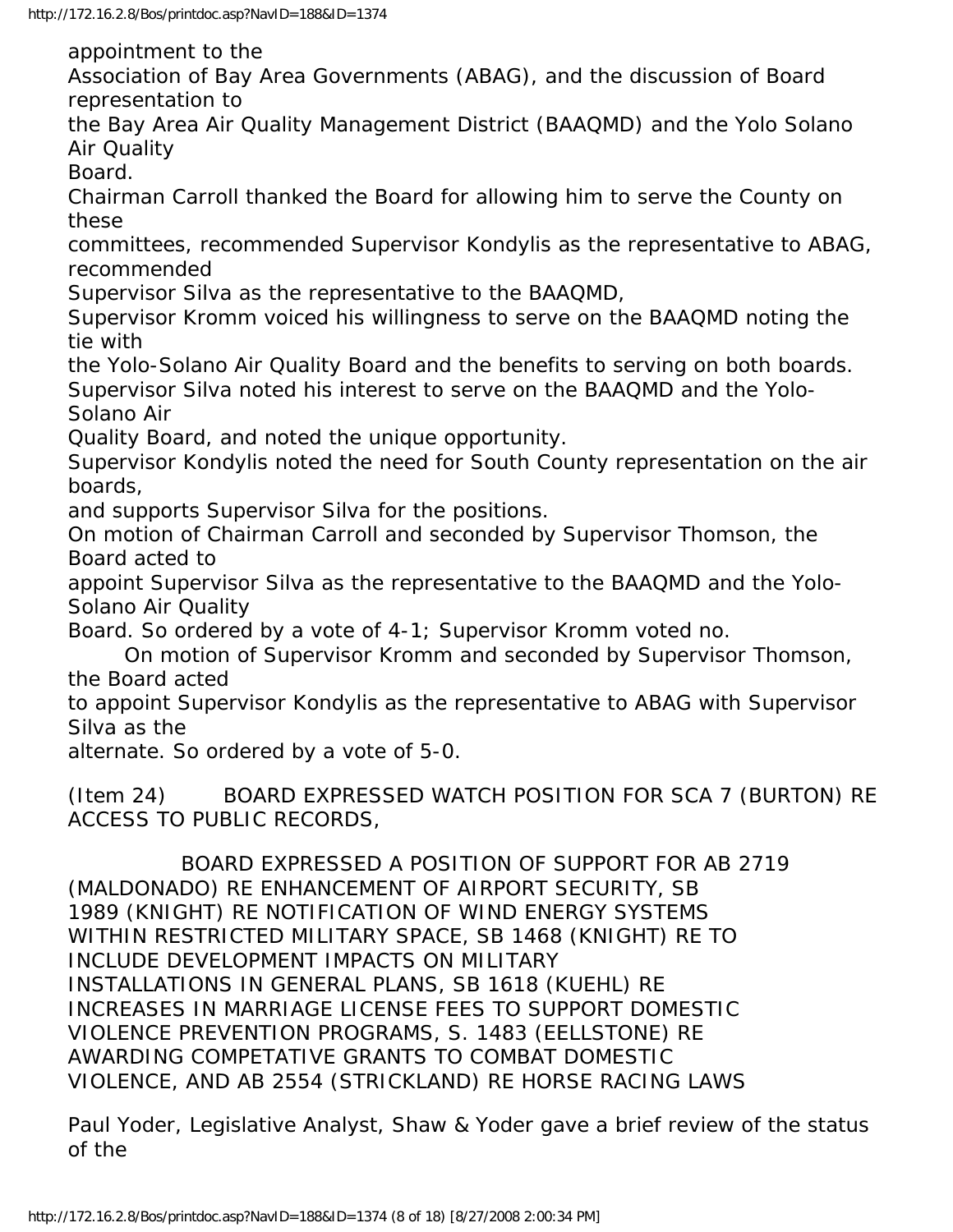State budget highlighting potential cuts such as the subvention of the Williamson Act and

possible program elimination, other cuts, and a moratorium in reimbursing cities and counties for

mandate programs imposed by the State.

Responding to questions posed by Supervisor Thomson relative to cuts in the Williamson

Act, Director of Environmental Management Birgitta Corsello noted the Board can consider

filing non-renewal on the contracts which will run the 9 years to come back to the normal market

rate, the Board does not have the authority to cancel the contracts, and noted recommendations to

remain with a status quo for the next year.

Mr. Yoder discussed work being done to maintain the subvention funds for the Williamson Act to support agriculture in the State.

There was a brief discussion on the budget approval process, and the potential for

increased taxes.

Responding to questions posed by Supervisor Kondylis relative to SCA 7 (Burton) and

the true implications of this bill, and if it would apply to all of the activities of the legislature, Mr.

Yoder noted this bill would not apply to all the activities of the legislature only to cities, counties

and special districts, discussed some of the effects of the bill to local government, and feels the

issue may be on the November ballot. Following this discussion a watch stance was

recommended with more definitive information to be brought back on the implications to the

County.

Mr. Yoder continued to review the information contained in the Agenda Submittal from

the County Administrator's Office dated May 28, 2000, incorporated herein by reference,

regarding a status report on legislation of importance to Solano.

There was a brief discussion relative to marriage license fees and why the State is

concerned with regulations of these fees.

On motion of Supervisor Kondylis and seconded by Supervisor Kromm, the Board acted

to take a watch position for SCA 7(Burton), to support AB 2719 (Maldonado), to support SB

1989 (Knight), to support SB 1468 (Knight), to support SB 1618 (Kuehl), to support S. 1483

(Wellstone), and to support AB 2554 (Strickland). So ordered by a vote of 5-0.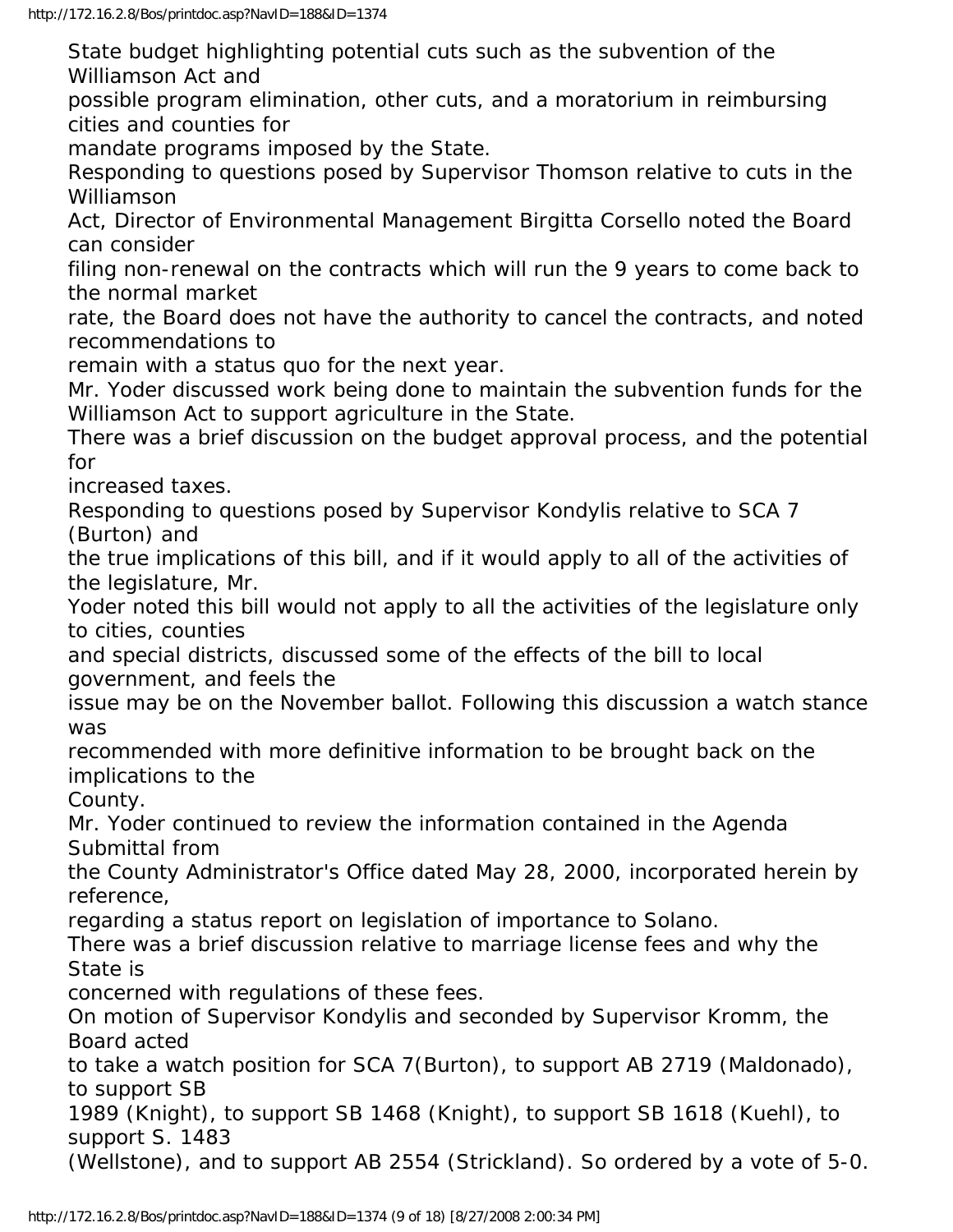(Item 24B) FINAL NEGOTIATIONS WITH CMS VIRON ENERGY SERVICES RE EXPANSION OF THE FAIRFIELD COGENERATION PLANT, APPROVED

 COGENERATION EXPANSION PROJECT COSTS TO BE INCLUDED WITH THE DOWNTOWN FAIRFIELD GOVERNMENT CENTER PROJECT OVERALL FINANCING PACKAGE, APPROVED

Director of General Services Jim Werdell reviewed the information contained in the

Agenda Submittal from his department dated May 28, 2002, incorporated herein by reference,

regarding updating the Cogeneration plant and the many benefits of the update.

William Kelly, Regional Manager CMS Viron, reviewed a visual presentation, a hard

copy is incorporated herein by reference, discussing project goals and objectives, project

components, the overall economics, and the benefits to the County. This project will be

economically and environmentally more efficient with upgrades and old equipment replacement.

Responding to questions posed by Supervisor Kromm as to why no solar panels are being

installed on the roof of the new Government Center, Assistant County Administrator Darby

Hayes discussed the overall upgrade of the system through the Cogeneration plant that is sized to

meet the needs of the government center and other efficiencies. The Cogeneration plant will

serve the downtown campus buildings south of Texas Street with heating and cooling.

Responding to questions posed by Chairman Carroll regarding solar panel coverage, Mr.

Kelly noted about 60% of the roof on the new Health and Social Services building will be

covered with the PV panels and the remainder will be used for other mechanical equipment. On

the parking garage the perimeter panels will be elevated and act as parking shade.

Responding to questions posed by Supervisor Kromm regarding energy backup systems,

Mr. Kelly noted the central plan has redundancy in each piece of equipment, there are multiple

generators, multiple air conditioning chillers, as well as multiple heating units.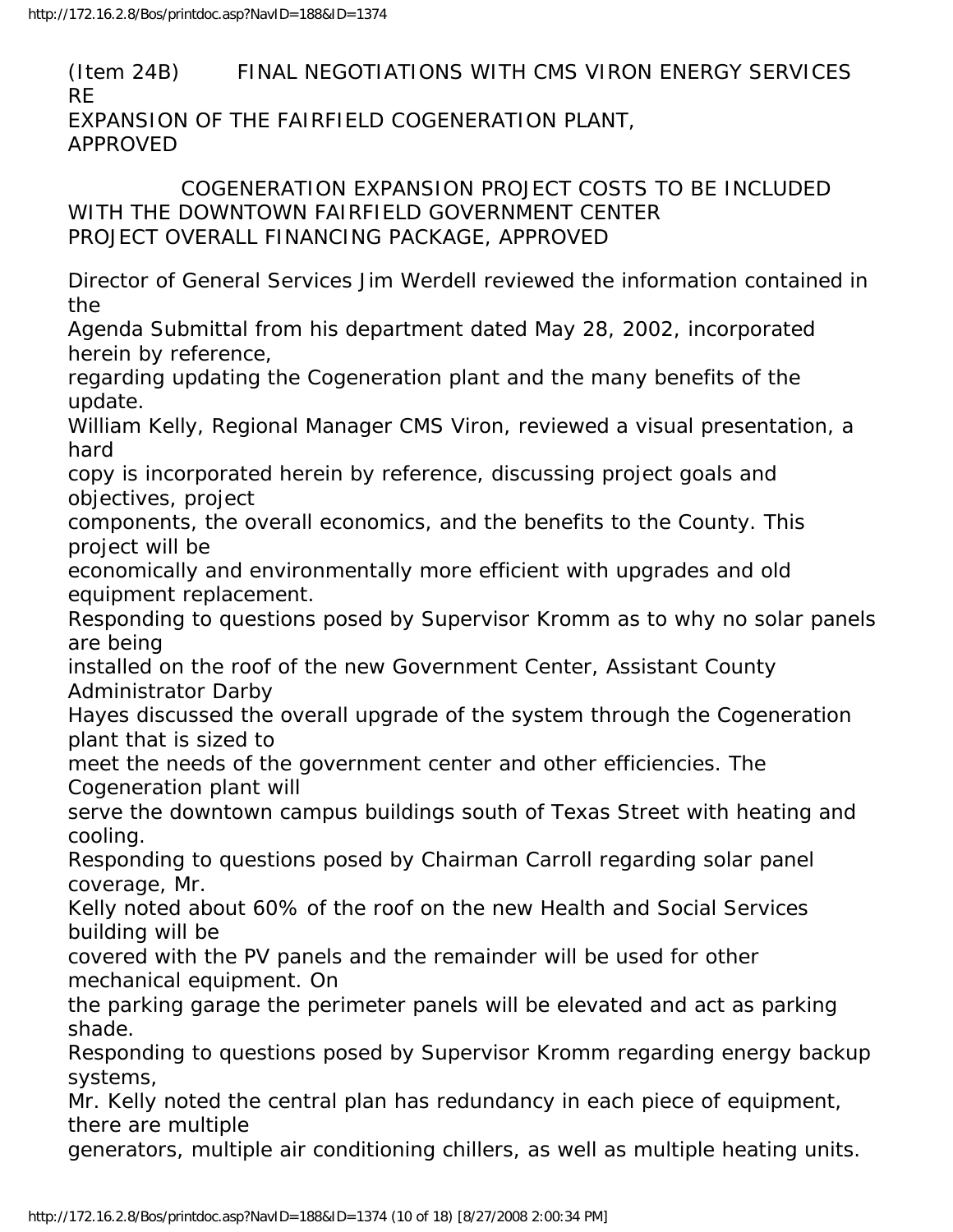Mr. Werdell noted that PG&E would still be available for backup electricity. Responding to questions posed by Supervisor Kondylis regarding using the PG&E grid, where we acquire natural gas, and with providing energy to the City of Fairfield, Mr. Werdell noted a line would be coming in from PG&E for electricity if needed, natural gas is purchased through a State group and is distributed by PG&E. The City of Fairfield was invited to participate in the project, but declined. The economics do not work out to sell power back to the grid. Mr. Kelly feels that addition of more PV panels may be a consideration in the future. Responding to questions posed by Supervisor Kromm relating to the selling of power back to the grid, and with increasing the number of panels, Mr. Kelly noted the County could receive retail price for any solar power sold back to the grid, but for gas generation the sell back rate is at wholesale prices. The State net metering provision may not be extended, and the State incentive program for PV installations has been maximized at this point. Grants and incentives may be available for future installations of solar power to make them cost effective, and Mr. Kelly noted there is a maximum amount of incentives available per customer and the County is one customer. There was further discussion regarding the addition of solar panels to other **County** buildings. Supervisor Kondylis noted opposition to the downtown center, but feels these types of energy projects are important. On motion of Supervisor Kromm and seconded by Supervisor Thomson, the Board acted to approve final negotiations with CMS Viron Energy Services for expansion of the Fairfield Cogeneration plant, to authorize the County Administrator to sign the resulting agreements, to approve the inclusion of \$14,436,835 project cost as part of the overall financing package for the Downtown Fairfield Government Center Project. So ordered by a vote of 5-0.

(Item 24C) FINANCING PLAN FOR THE DOWNTOWN FAIRFIELD GOVERNMENT CENTER AND COGENERATION PLANT EXPANSION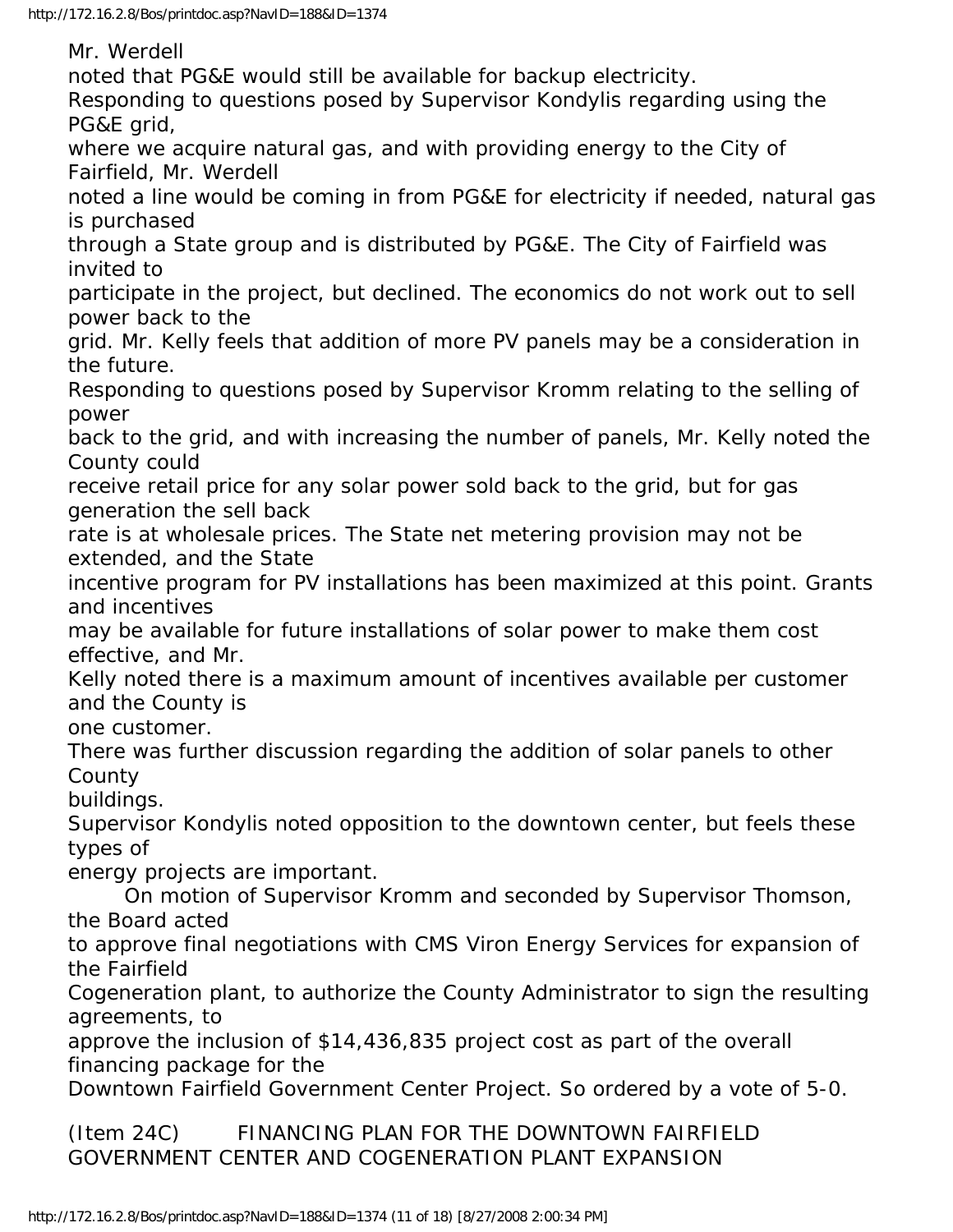PROJECTS, APPROVED

COUNTY ADMINISTRATOR TO SECURE FINANCING THROUGH CERTIFICATES OF PARTICIPATION OF UP TO \$109,000,000

MEMORANDUM OF UNDERSTANDING WITH THE CITY OF FAIRFIELD RELATED TO THE DOWNTOWN FAIRFIELD GOVERNMENT CENTER PROJECT, APPROVED

Assistant County Administrator Darby Hayes reviewed the information contained in the

Agenda Submittal from his department dated May 28, 2002, incorporated herein by reference,

regarding financing options for the County Government Center and the Congregation plant

Expansion project. Mr. Hayes noted there is now a tentative Project Labor Agreement for the

project.

Responding to questions posed by Supervisor Kondylis regarding connecting Suisun

Main Street with Union Avenue in Fairfield, and with spending \$4.6 million discretionary

General Fund money for the debt service, Mr. Hayes noted the Solano Transportation Authority

is working to get the crossing opened between Suisun and Fairfield at Union Avenue in the

overall transportation plan and will be done where an exchange can be done with a substitute rail

crossing. The projected debt service will be \$750,000 less than current debt service payments,

and Mr. Hayes discussed the need to renew housing for general government operations.

Supervisor Kondylis expressed concern with spending so much General Fund money that

could be spent on services for the citizens who need it.

Donald Tipton, Vallejo, voiced concern with security if there is to be shops or areas for

business as noted in the original plans.

Supervisor Kromm feels this is a good time to borrow the money with the longterm

interest rates being so low, the project is good for the local economy with supporting local trades,

the City of Fairfield likes the project and would like to see local art in the plaza. On motion of Supervisor Kromm and seconded by Supervisor Silva, the

Board acted to

approve the financing plan for the County Government Center and Cogeneration Expansion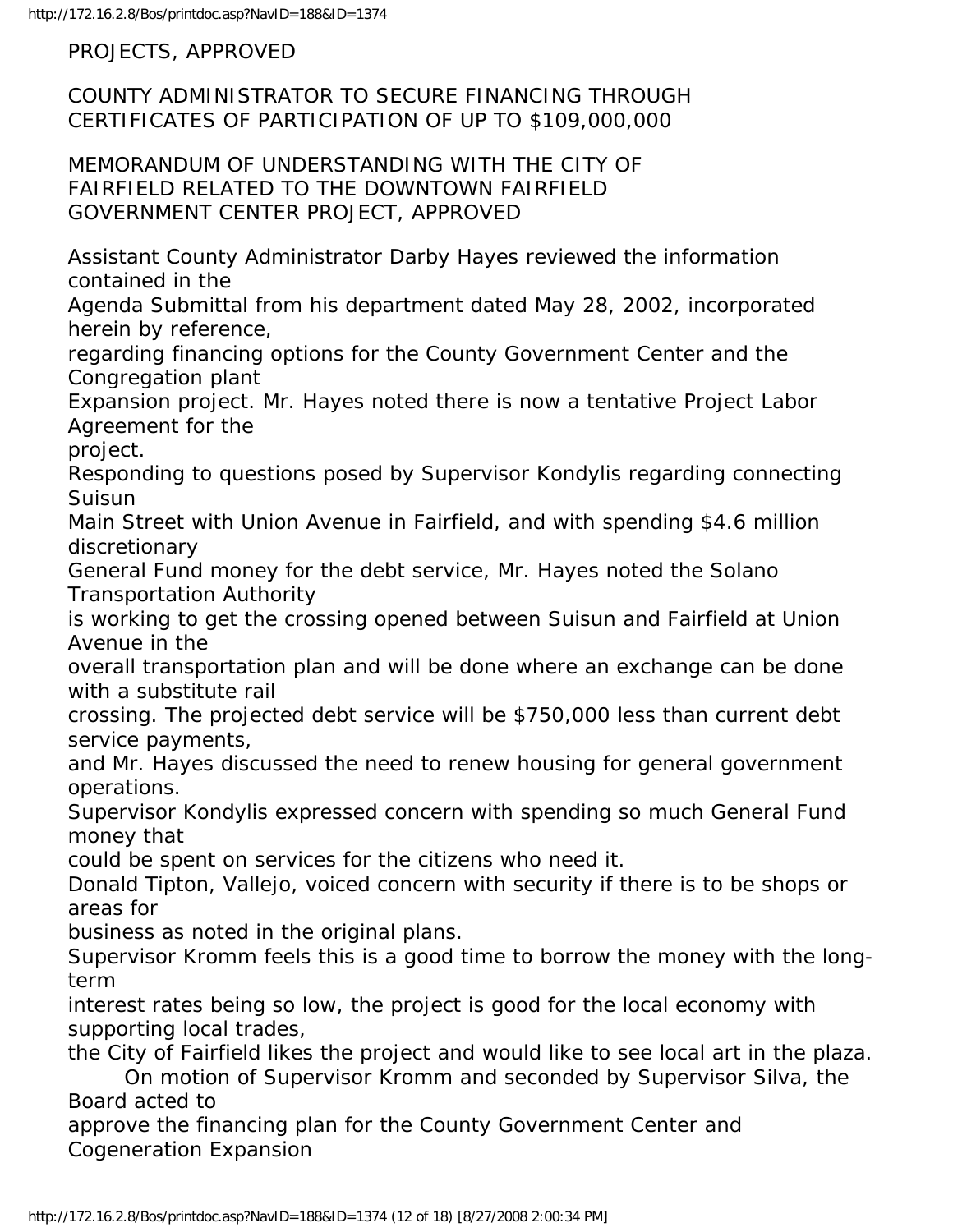projects, the County Administrator securing financing through Certificates of Participation of up

to \$109,000,000, and to approve a Memorandum of Understanding with the City of Fairfield

related to County Government Center project. So ordered by a vote of 4-1, Supervisor Kondylis

voted no.

(Item 25A) ORDINANCE REGARDING REVISING QUALIFICATION REQUIRMENTS FOR REASSESSMENT OF PROPERTY DAMAGED OR DESTROYED BY MISFORTUNE OR CALAMITY, ADOPTED ON FIRST READING; SECOND READING SET FOR JUNE 11, 2002

Scheduled on the agenda for this day was consideration of a proposed Ordinance, which

would amend the Solano County Code to revise qualification requirements for reassessment of

property damaged or destroyed by misfortune or calamity.

County Counsel Dennis Bunting noted distribution of an amended proposed ordinance

which adds a provision that allows the Assessor, on his own initiative, to reassess property that is

damaged by misfortune or calamity.

On motion of Supervisor Silva and seconded by Supervisor Thomson, the Board directed

that the proposed Ordinance be read by title only. So ordered by a vote of 5-0. Responding to questions posed by Supervisor Kromm regarding the cap of the reassessment, and eligibility for reassessment and qualification number 2, Mr. Bunting explained

the clauses and noted the clauses are statutory language. This action is to update the County

ordinance.

There was a brief discussion of what constitutes a disaster, misfortune or calamity.

On motion of Supervisor Kondylis and seconded by Supervisor Silva, the Board acted to

adopted the proposed Ordinance. So ordered by a vote of 5-0.

(Item 25B) RESOLUTION NO. 2002-115 CREATING THE SOLANO COUNTY TRANSPORTATION IMPROVEMENT AUTHORITY, ADOPTED

SUPERVISOR SILVA APPOINTED AS THE COUNTY REPRESENTATIVE, AND SUPERVISOR KONDYLIS APPOINTED AS THE ALTERNATE MEMBER TO THE SOLANO COUNTY TRANSPORTATION IMPROVEMENT AUTHORITY

The Board was provided with an Agenda Submittal from County Counsel dated May 28,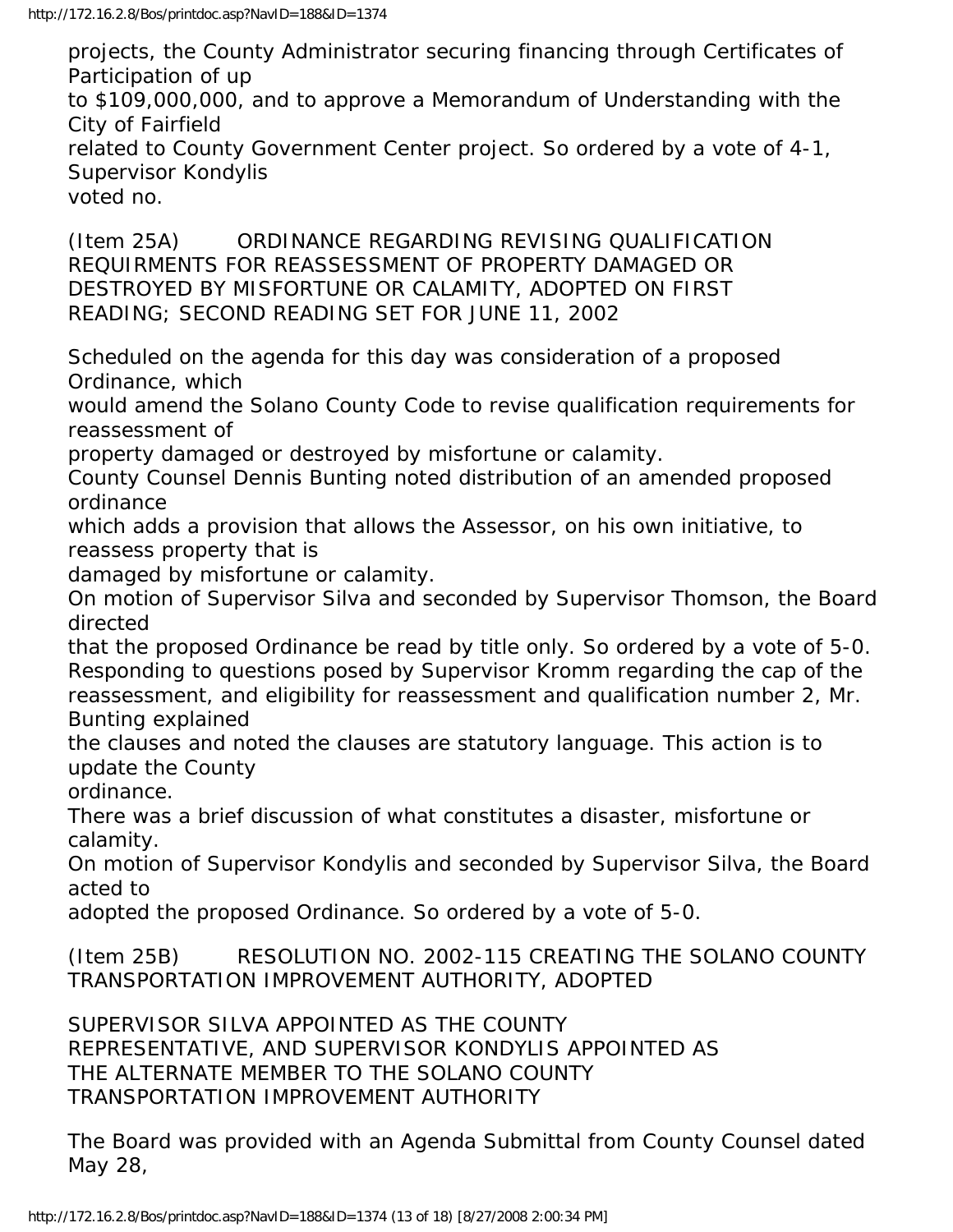2002, incorporated herein by reference, regarding the need to create the Solano Transportation

Improvement Authority.

Responding to questions posed by Supervisor Kondylis regarding why the authority needs

to be created, and on administrative costs for the Solano Transportation Authority (STA), Chuck

Lamoree, General Counsel for STA, noted as a separate entity there is separate accountability and

funding mechanism. The general administrative charges are limited to 1%. Responding to questions posed by Supervisor Kromm regarding borrowing of funds, Mr.

Lamoree noted the advantages of keeping the borrowing function separate from the STA for

accountability, and noted consensus of various bodies in the County to form the separate

authority, and the authority is modeled after other authorities in the State. With the separate

entity you are assured to keep funds separate.

Supervisor Kromm voiced concern with an added layer of government, and feels there is

no compelling reason to create this authority when the STA could be designated to do these

functions.

County Counsel noted part of the process requires the cities approval, and feels a variety

of appointees on the authority may better meet the cities needs.

Supervisor Silva feels the separate authority would more fully address the work that

needs to be done, would monitor the expenditure plan, and will have dedicated meetings to this

business.

Mr. Lamoree discussed some of the particular requirements of the authority. Director of Solano Transportation Authority Darrell Halls noted several other counties

have the two functions separately, feels with future potential liabilities will be less with separate

entities, will keep the missions separate, and does require a majority of the cities approve the

option.

James Williams, Elmira, feels the STA can meet the requirements for the sales tax

funding, and posed several questions regarding who would make the decision on use of State and

Federal funding, would the responsibilities of the STA change, and will the authority still be

established if the sales tax initiative does not pass.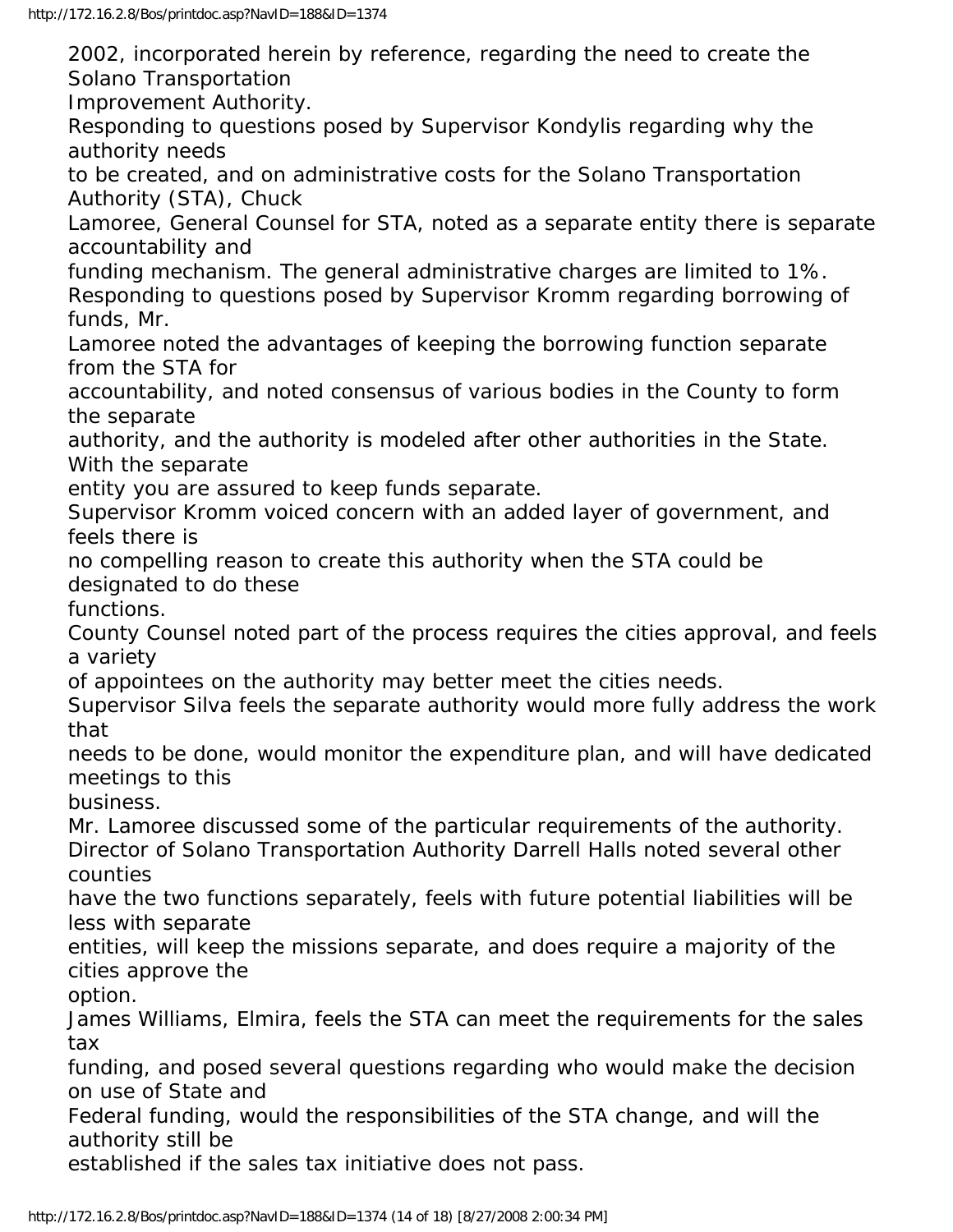Supervisor Kromm expressed concern regarding the majority of the weight of the voting body is with the cities when the majority of the land is under the Board of Supervisors, and feels the resolution should be modified to remove language pertaining to any sales tax measure, the expenditure plan, and the issuance of bonds until an expenditure plan is brought forward. There followed a discussion regarding language in the resolution and if it should be changed or removed since no expenditure plan has been adopted nor has the sales tax issue gone to the voters. County Counsel Dennis Bunting noted the recitals of fact in the resolution are recommendations of the STA. The Board is being asked to form this new entity, the membership can be changed to include more Board of Supervisors as members of the authority. The sales tax can not be proposed unless the expenditure plan is adopted. Mr. Lamoree noted under the Public Utilities Code the agency must be created first, then the agency takes the obligation of formulating the expenditure plan that must go to the Board of Supervisors and the cities for their approval. Nothing can happen until that expenditure plan is adopted by the various agencies. Supervisor Kondylis expressed concern with the wording in the resolution not being clear, feels the expenditure plan should be part of the ballot measure, and suggested added language to the resolution to make the resolution clear. On motion of Supervisor Silva and seconded by Supervisor Thomson, the Board acted to adopt Resolution No. 2002-115 creating the Solano County Transportation Improvement Authority, and to appoint Supervisor Silva as the County representative, and Supervisor Kondylis as the alternate member. So ordered by a vote of 3-2; Supervisors Kondylis and Kromm voted no. (see Resolution Book) (Item 26) RESOLUTION NO. 2002-116 ADOPTING THE FINDINGS ON INCREASE IN THE CRIMINAL JUSTICE ADMINISTRATION FEE FOR

THE SOLANO COUNTY SHERIFF'S DEPARTMENT FOR FISCAL

YEAR 2002/2003, ADOPTED

The Board was provided with an Agenda Submittal from the Auditor-Controller's Office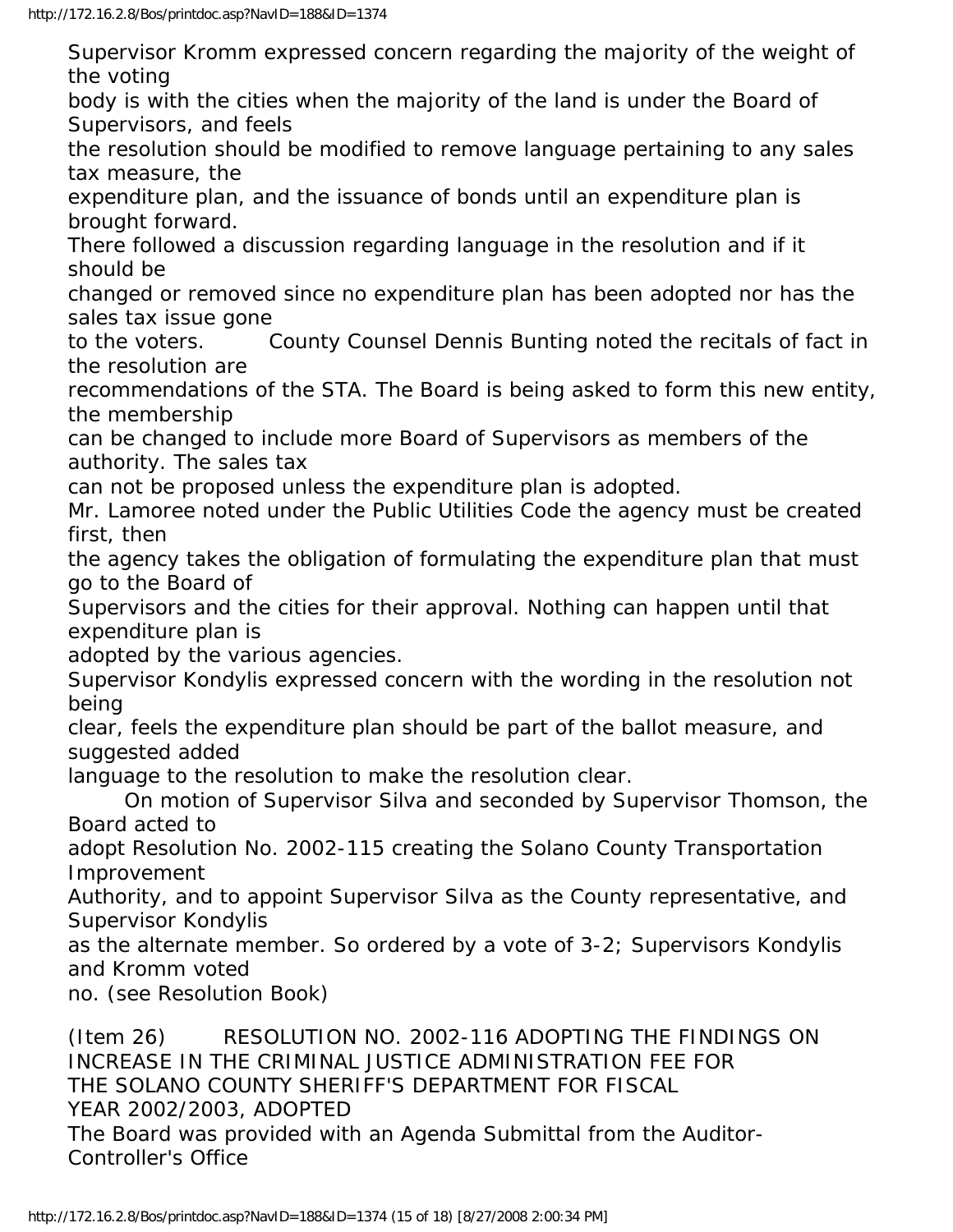dated May 28, 2002, incorporated herein by reference, regarding the continuance of a public hearing on the proposed Solano County Criminal Justice Administration (Booking) Fee for FY2002/03. County Administrator Michael Johnson noted discussions with the City Managers Group and gave them assurances that during the year if streamlining of the process can be done fees would be reduced, and the City managers were comfortable with that proposal. Chief Jim Trimble, Solano County Chiefs and Sheriff Association, noted review of the analysis used to determine the fees with the Sheriff, the two outstanding issues are with new systems coming on line that will reduce time to book prisoners and the reduction in the cost of the Booking Fees, and restitution of the Booking Fees to the cities and the County from the prisoners. John Taylor, County Administrative Office, noted restitution for Booking Fees will be applied where possible, and discussed the accounting challenges. Gary Stanton, Sheriff, feels there is a workable agreement, fees could be reduced in the future and suggested review at Mid-year for adjustments if needed. As there was no one further who wished to speak on this matter, the continued public hearing was closed. On motion of Supervisor Silva and seconded by Supervisor Thomson, the Board acted to adopt Resolution No. 2002-116 Adopting the Findings on Increase in the Criminal Justice Administration Fee for the Solano County Sheriff's Department for Fiscal Year 2002/2003. So ordered by a vote of 5-0. (see Resolution Book) (Item 27) REQUEST FOR PROPOSALS TO BE ISSUED FOR DIRECT RECORDING ELECTRONIC (DRE) VOTING SYSTEM (TOUCHSCREEN) Registrar of Voters Laura Winslow reviewed the information contained in the Agenda Submittal from her department dated May 28, 2002, incorporated herein by reference, regarding the Decertification of the current Votomatic voting system and alternative replacement voting systems.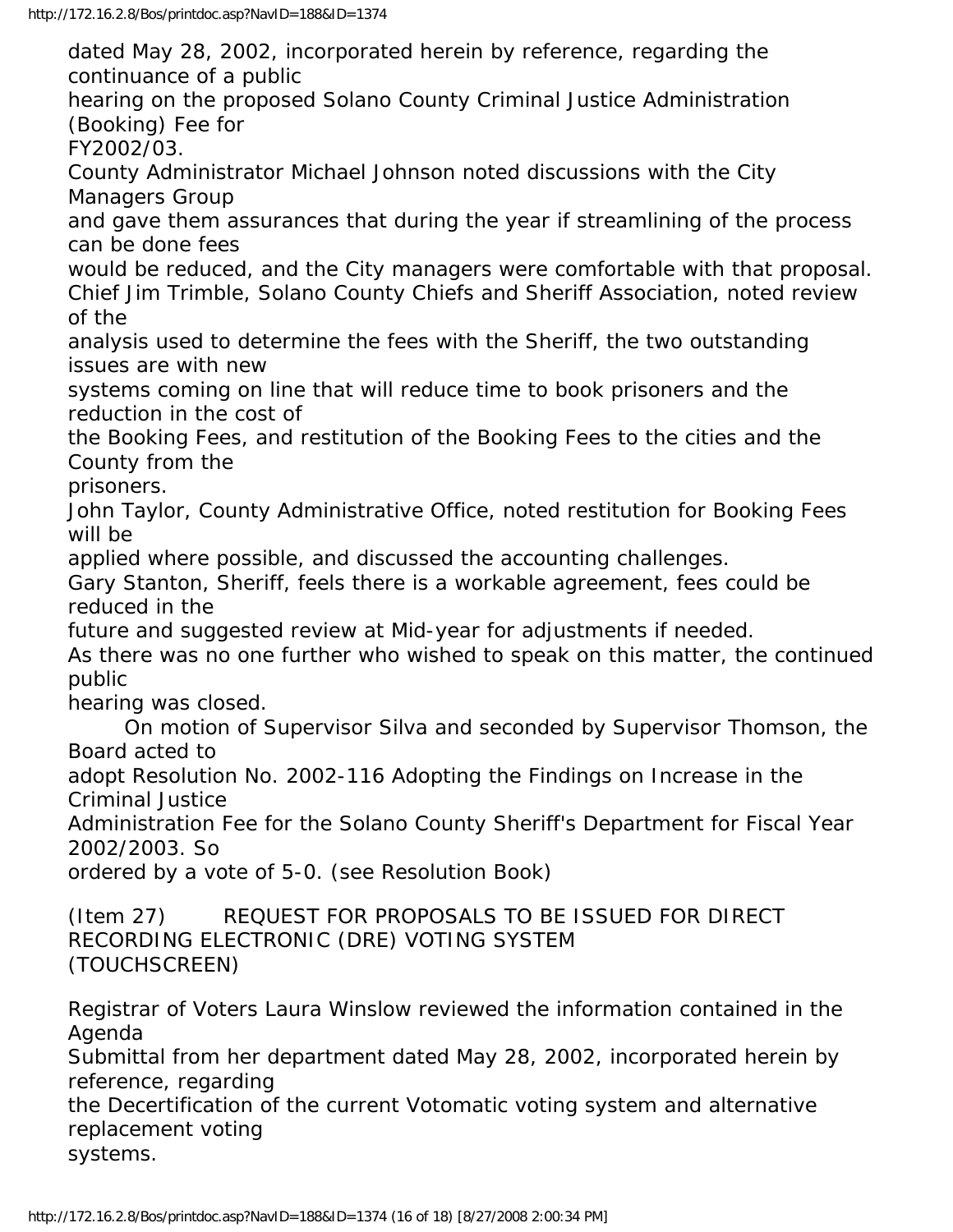There was a brief discussion relative to voter data.

 On motion of Supervisor Kondylis and seconded by Supervisor Silva, the Board acted to

authorize the Registrar to issue a Request for Proposal for Direct Recording Electronic (DRE)

Voting System. So ordered by a vote of 5-0.

(Item 28) GRANT FUNDING FROM THE YOUTH DEVELOPMENT AND CRIME PREVENTION INITIATIVE IN THE AMOUNT OF \$2,424,564 ACCEPTED

RESOLUTION NO. 2002-117 AMENDING THE LIST OF NUMBERS AND CLASSIFICATIONS OF POSITIONS WITHIN SOLANO COUNTY (HEALTH AND SOCIAL SERVICES), ADOPTED

RESOLUTION NO. 2002-118 AMENDING THE LIST OF NUMBERS AND CLASSIFICATIONS OF POSITIONS WITHIN SOLANO COUNTY (PROBATION DEPARTMENT), ADOPTED

APPROPRIATION TRANSFER IN THE AMOUNT OF \$483,237 FROM UNANTICIPATED REVENUE, APPROVED

The Board was provided with an Agenda Submittal from Health and Social **Services** 

dated May 28, 2002, incorporated herein by reference, regarding acceptance of the Youth

Development and Crime Prevention grant funds.

 On motion of Supervisor Kondylis and seconded by Supervisor Silva, the Board acted to

accept Grant Funding from the Youth Development and Crime Prevention Initiative in the

amount of \$2,424,564, to adopt Resolution No. 2002-117 Amending the List of Numbers and

Classifications of Positions Within Solano County (Health and Social Services), and Resolution

No. 2002-118 Amending the List of Numbers and Classifications of Positions Within Solano

County (Probation Department), to approve various recommendations to implement the grant,

and to approve an appropriation transfer in the amount of \$483,237 from Unanticipated Revenue.

So ordered by a vote of 5-0.

(Item 29A) NANCY GOODMAN AND DEBBI DAVIS APPOINTED TO THE CHILDREN'S NETWORK COUNCIL

On motion of Supervisor Thomson and seconded by Supervisor Silva the Board acted to